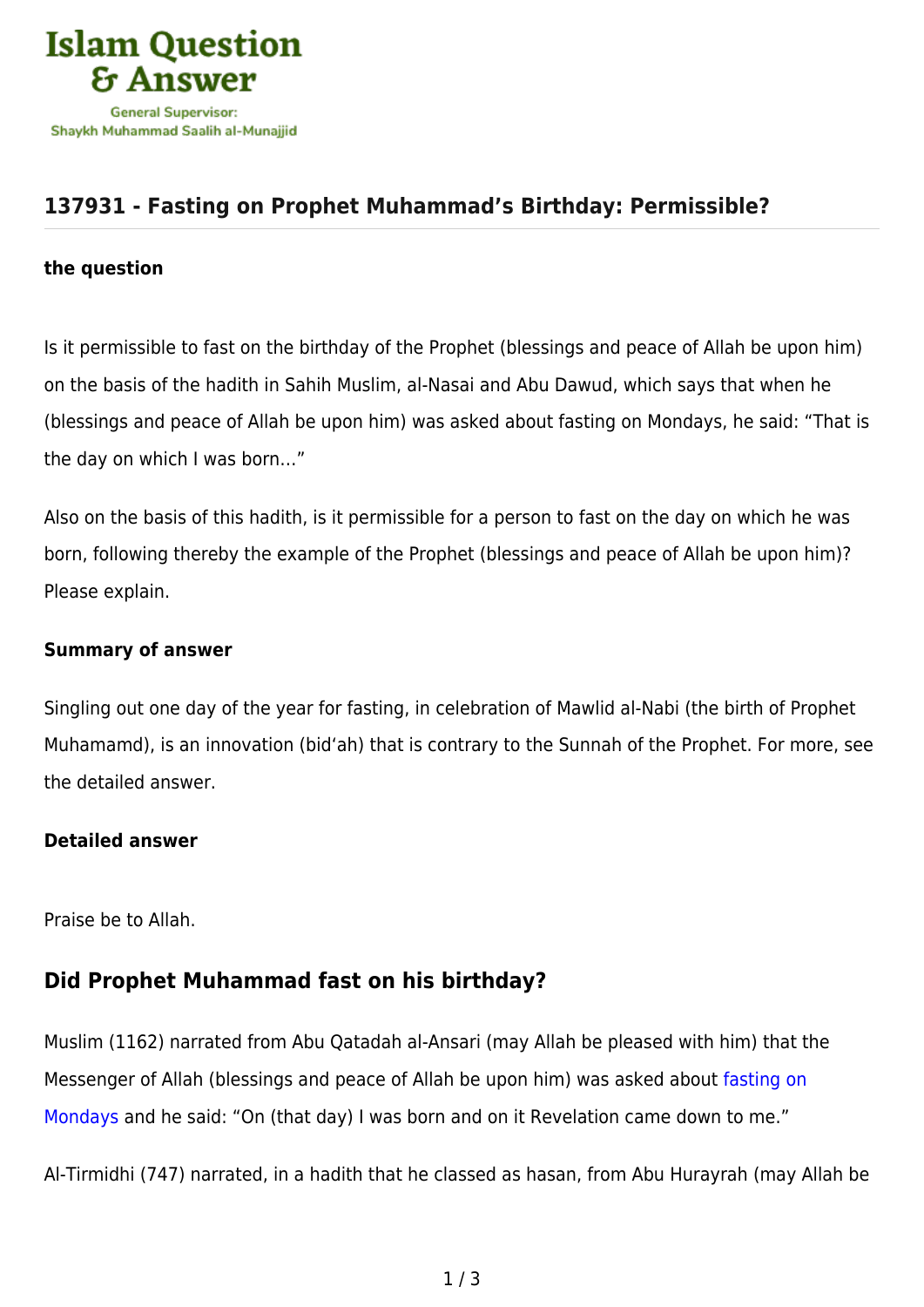

pleased with him) that the Messenger of Allah (blessings and peace of Allah be upon him) said: "Deeds are presented (to Allah) on Monday and Thursday and I like my deeds to be presented when I am fasting." (Classed as sahهh by al-Albani in Sahih al-Tirmidhi.)

From the sahih hadiths quoted above, it is clear that just as the Prophet (blessings and peace of Allah be upon him) [fasted on Mondays](https://islamqa.com/en/answers/109217) out of gratitude for the blessing of his birth on this day, he also fasted it because of its virtue, because the Revelation came down to him on that day, and on that day deeds are presented to Allah. So he (blessings and peace of Allah be upon him) liked his deeds to be taken up when he was fasting. The fact that he was born on that day was one of several reasons for fasting that day.

If a person fasts on Mondays, as the Prophet (blessings and peace of Allah be upon him) did, hoping for forgiveness on that day, out of gratitude for the blessings that Allah bestowed upon His slaves on the day – the greatest of which blessings is the birth of His Prophet and His sending him – and hoping to be among the people who are forgiven on that day, then this is something good and is in accordance with what is proven of the Sunnah of the Prophet (blessings and peace of Allah be upon him). But he should not single out one week for that to the exclusion of others, or one month to the exclusion of others. Rather he should do that as much as he can on a permanent basis.

With regard to singling out one day of the year for fasting it, in celebration of the birth of the Prophet (blessings and peace of Allah be upon him), this is an innovation (bid'ah) that is contrary to the Sunnah of the Prophet (blessings and peace of Allah be upon him). The Prophet (blessings and peace of Allah be upon him) fasted on Mondays, and no other day, but from one year to the next, his birthday may come on that day or any other day of the week.

For more information on the ruling on celebrating the Prophet's birthday (Mawlid), please see the answer to questions no. [13810](https://islamqa.com/en/answers/13810) and [70317](https://islamqa.com/en/answers/70317) .